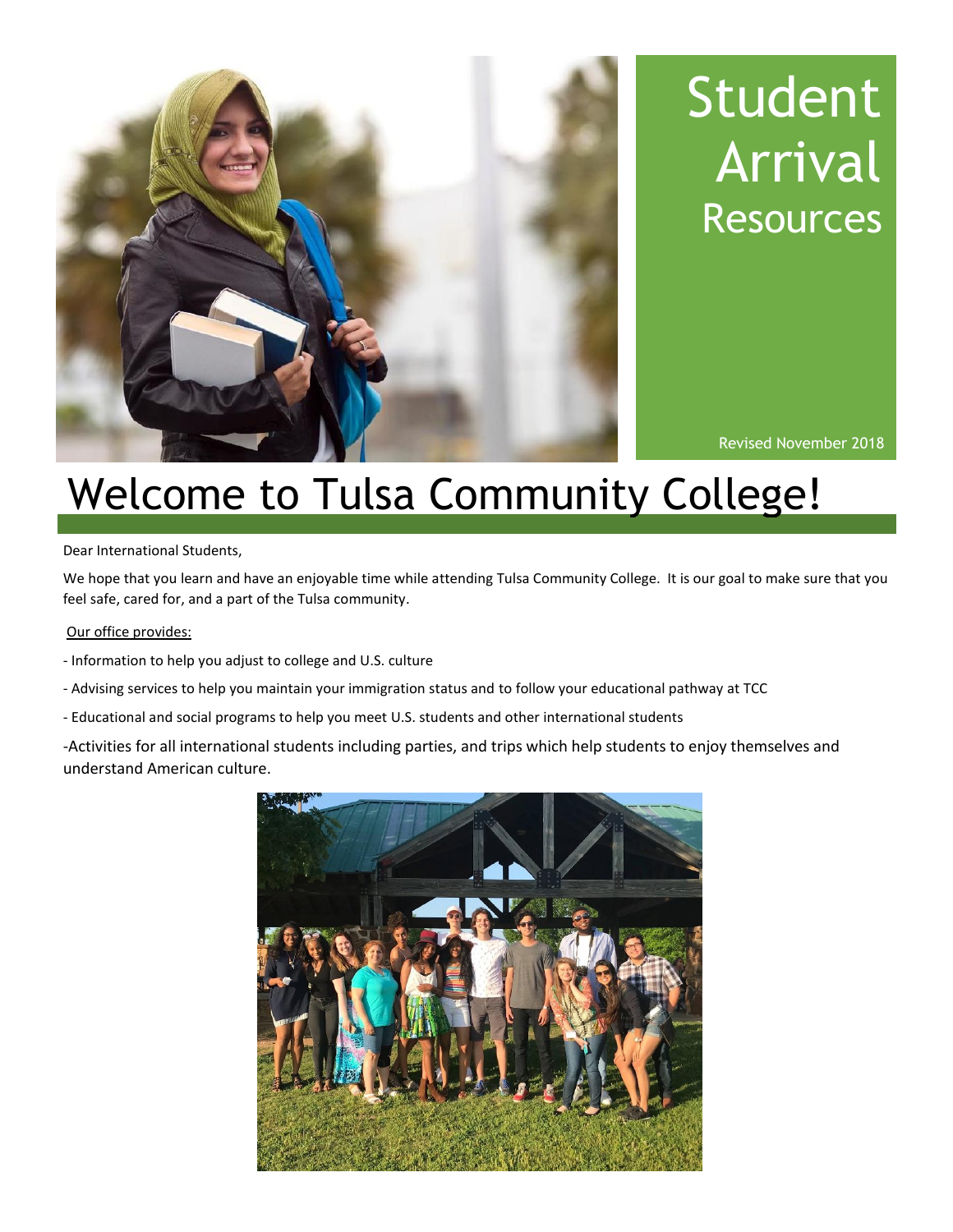# Tulsa Airport Map



 Wait time per minute \$0.40 Extra Passenger \$2.00 Luggage Per Parcel \$2.00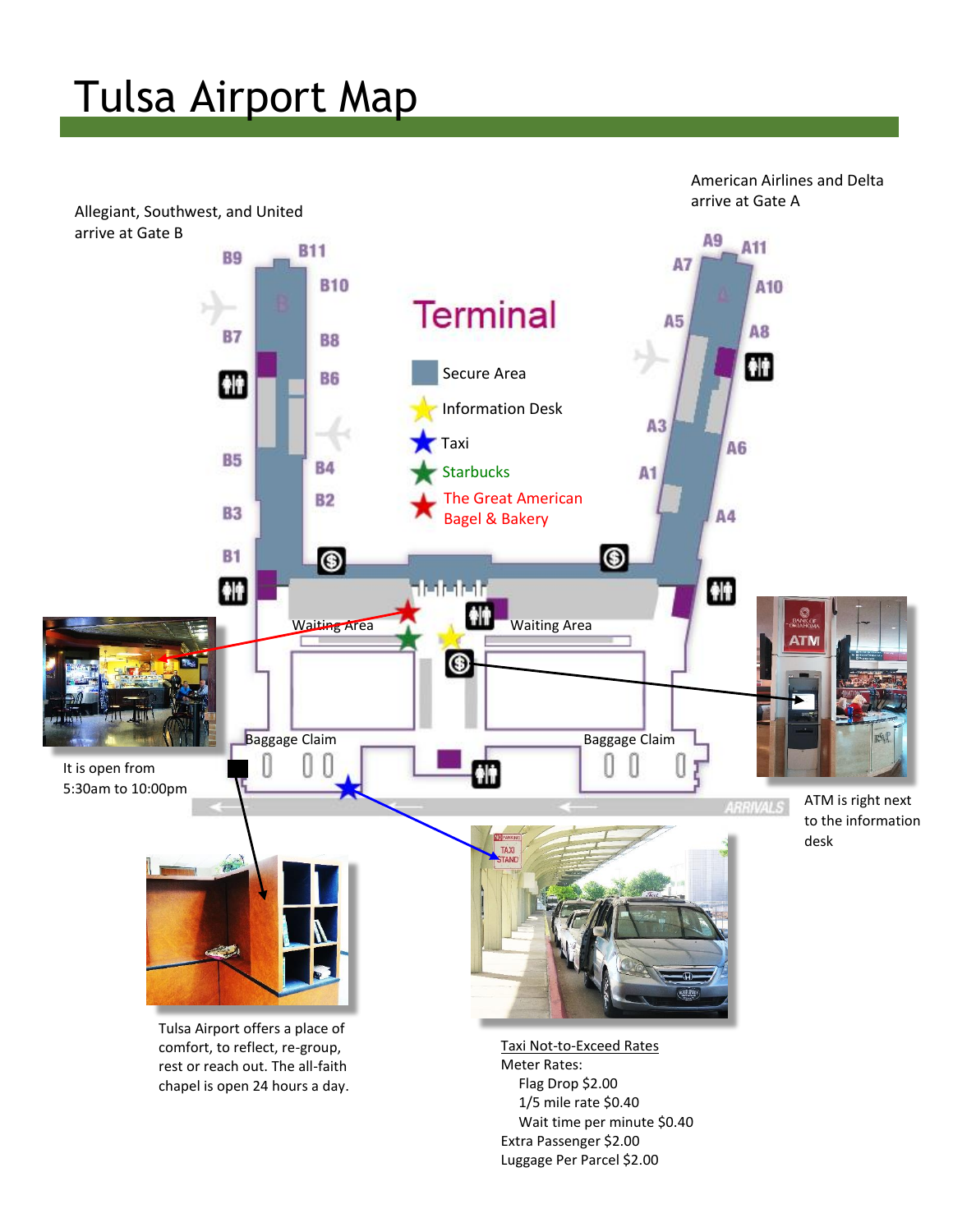### Housing

On-campus housing is not available at TCC. Local hotels are available and on campas nousing is not available at rec. Locarnotels are available and<br>suitable as temporary housing. Please arrange your housing before arriving at TCC.

 Make sure to ask about the rate for TCC international students.

- [Hilton Garden Inn Midtown](http://hiltongardeninn3.hilton.com/en/hotels/oklahoma/hilton-garden-inn-tulsa-midtown-TULMDGI/index.html) (near TCC Conference Center)
- Fairfield Inn & Suites Tulsa [Southeast/Crossroad Village](http://www.marriott.com/hotels/travel/tulcr-fairfield-inn-and-suites-tulsa-southeast-crossroads-village/?scid=bb1a189a-fec3-4d19-a255-54ba596febe2) (near TCC Southeast campus)
- $\frac{1}{\sqrt{2}}$  [Staybridge Suites Tulsa](https://www.ihg.com/staybridge/hotels/us/en/tulsa/tulsa/hoteldetail?cm_mmc=GoogleMaps-_-SB-_-USA-_-TULSA) (near TCC Southeast campus)
- $H$  [Holiday Inn Tulsa City Center](http://www.ihg.com/holidayinn/hotels/us/en/tulsa/tulms/hoteldetail?cm_mmc=GoogleMaps-_-hi-_-USEN-_-tulms) (near TCC Metro campus, airport shuttle service available)

i

#### Apartments

Apartments below have a refrigerator, stove, microwave, A/C unit as well as cable and internet ports. Some of them have washer and dryer in each unit. None of them are furnished and utilities are not included in the rent.

### Near Southeast Campus:

- **Remington [at Memorial](http://www.remingtonatmemorial.com/)**
- **Example 2** [Cascata Luxury Apartments](http://www.cascataapartmentstulsa.com/)
- [Stonehaven Villas Apartments](https://www.hpistonehaven.com/)
- [Woodland Park Apartment Homes](http://www.woodlandparktulsa.com/)
- [Sonoma Grande Apartment Homes](http://www.sonomagrande.com/)

Near Metro Campus:

- **Wansion House Apartment Homes**
- [University Club Apartment Homes](http://www.universityclubtulsa.com/)

 $\blacktriangle$  [Renaissance Uptown Apartments](http://www.renaissanceuptown.com/tulsa-ok-apartments.asp) Direct Bus Route to Campus:

- $\leftarrow$  [Cobblestone Apartments](https://www.tmcpropertymanagement.com/cities/tulsa)
- $\bigstar$  [Huntington Hollow Apartments](https://www.tmcpropertymanagement.com/cities/tulsa)
- [Lincoln Glens Apartments](https://www.tmcpropertymanagement.com/cities/tulsa)
- [Red River Apartments](https://www.tmcpropertymanagement.com/cities/tulsa)

When you rent an apartment, please read the lease term carefully (e.g. minimum length of lease, how many persons may occupy the apartment, pet policy, security deposit, parking etc.) Some apartments include utilities in their rent.

**Water:** the City of Tulsa manages the water lines and the sewer system. Call (918) 596-9511 to set up your account. They require a copy of your passport and \$110 deposit.

**Gas:** Oklahoma Natural Gas manages our gas lines. Call (800) 664-5463 to set up your account. They require a copy of your passport.

**Electricity:** Public Service Company of Oklahoma manages Tulsa area electricity. Call (888) 216-3523 to set up your account. The deposit amount varies per location. They require a copy of your passport.

**Internet:** Cox, AT&T (DirectTV), Windstream and BTC are currently available in Tulsa area. Also, fourteen libraries and some restaurants offer internet access to the public. TCC provides free WiFi access for students.

**Cell Phone:** AT&T, Verizon, T-Mobile, Sprint, and Cricket are reliable providers.

#### Renters Insurance

Although it is not required by the law, it is worth looking into buying Renters Insurance. It is relatively inexpensive so there is really no reason not to have it. It covers fire damage, theft, and weather damage. Renters Insurance provides coverage for your personal belongings, whether they are in your home, car, or with you while you travel. In addition, it provides liability coverage in case someone is injured in your apartment. Be sure you understand what your policy covers. Ask your agent about available student discounts, bundle discounts, deductibles and coverage limits.



Things you may need for your new place…

**Kitchen:** plates, bowls, cups, silverware, paper towel, dish soap, dishcloth, kitchen utensils, pots and pans, trash can, trash can liner, cutting board, knife

 **Living Room:** couch, TV\*, coffee table **Bathroom:** towel, shower curtain, toilet paper, shampoo, conditioner, soap, lotion, toothbrush, toothpaste, comb, hair dryer

**Bedroom:** bed, mattress, pillow, set of sheets, comforter and blanket **Other:** laundry detergent, laundry basket, vacuum cleaner, iron, ironing board

*\*we recommend you to purchase a surge protector for your electronics. Oklahoma is known for severe thunder storms.*

### Local Stores

**Household items:** Target, Walmart, Macy's, SEARS, J.C. Penny, Dillard's, Kohl's, Bed Bath & Beyond

**Electronics:** Best Buy, Target, Walmart, Kohl's, SEARS

**Appliances:** Home Depot, Lowes, SEARS, Hahn Appliances

**Groceries:** Walmart, Whole Foods, Reasor's, Sprouts

**Medicine:** Walgreens, CVS, Walmart, Akin's Natural Foods

**Automobile Accessories**: Walmart, AutoZone, O'Reilly, Pep Boys. SEARS, Advance Auto Parts

**Furniture Rental:** 1 Bedroom apartment furnished will cost approximately \$100/month.